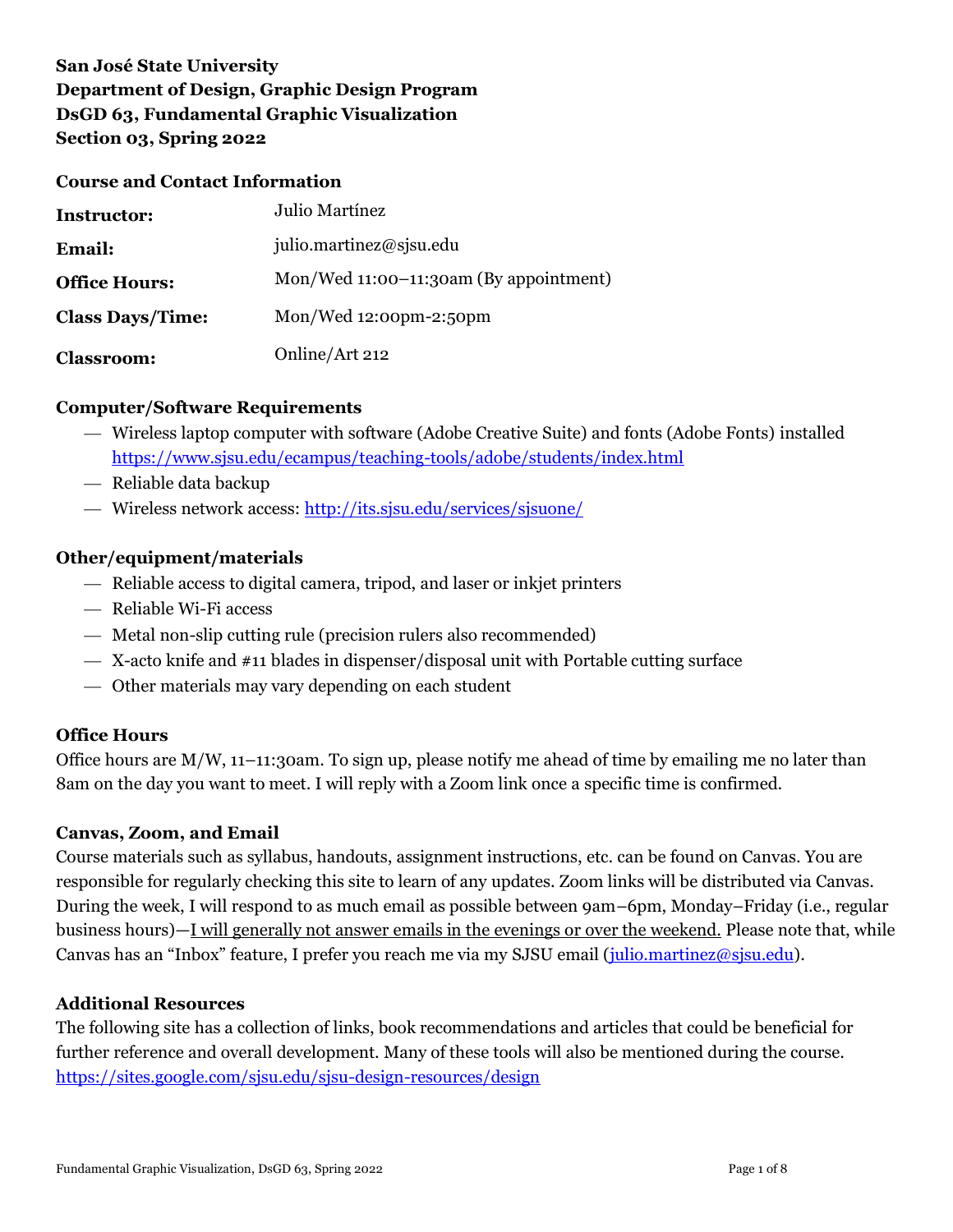## **Course Description**

Critical examination and theories on how to work with two-dimensional compositional space and the interrelated basic principles, attributes, and elements of graphic design, includes the relationships between some production methods and materials.

This class offers a semester long studio experience that engages a series of problems and themes in basic twodimensional design. Students will develop fundamental design and compositional skill sets in a range of media.

This is a studio-intensive course where projects will be assigned to address the graphic design program Student Learning Objectives, to view please visit:

[http://www.sjsu.edu/ugs/assessment/programs/humanities/art/Graph\\_Des/](http://www.sjsu.edu/ugs/assessment/programs/humanities/art/Graph_Des/)

### **Course Goals**

You will develop fundamental proficiency in two-dimensional strategy and methodologies for visual communication. The course also promotes the critical examination and development of basic principles, attributes, and elements of design. You will also be encouraged to develop evaluative skills, and articulate them in the critique format. The course conceives of "visual vocabulary" as a set of tools to be mastered and utilized for a wide variety of design applications.

# **Course Learning Outcomes (CLO)**

Upon successful completion of this course, students will be able to:

- LO 1 practice and develop the knowledge and variety of skills to work in two dimensional spaces; identify the design elements and techniques of visual compositions;
- LO 2 use the interrelated design principles to build and work with the design elements such as: squares, dots, lines, text and mass for creating effective compositions;
- LO 3 apply the attributes of communication design and develop effective design methodology and process for solving visual problems;
- LO 4 apply the design theories when working with design elements and attributes to form the visual foundations to clarify, synthesize and dramatize the familiar world;
- LO 5 arrange and compose information to make compelling and experimental visual expressions for presentation.

# **Course Requirements and Assignments**

This course will include lectures, group discussions, presentations, and class time allotted for creative work. Participation in discussions, work sessions, and critiques is vital to the success of this class.

The course is comprised of three major projects and a number of other exercises. The objectives and parameters of each project will be described in detail during class. It will be your responsibility to take notes and ask questions as necessary until you fully understand all assignments.

This is a three-hour class. We will often take a 10-minute break halfway through the period. You are expected to log in on time and come prepared to work for the entire period. Although in-class work sessions are an integral component of this course, outside work on assignments will be necessary to meet project deadlines. Significant progress is expected between classes—expect that there will be 4+ hours of homework for each hour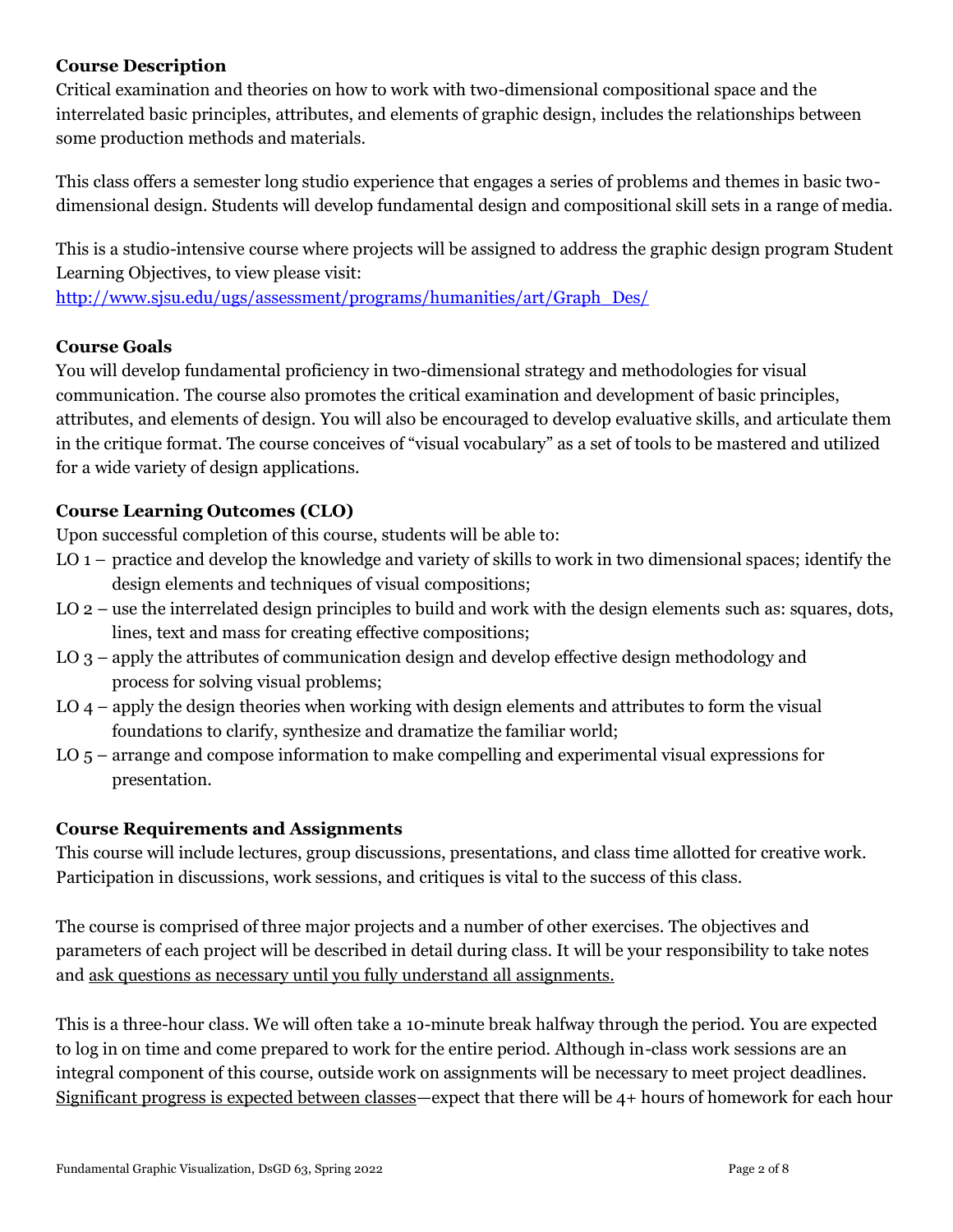of class. Expect to be asked to make several iterations on the work—revisions are an important component of design and learning in general.

## **BFA Program**

The BFA Graphic Design Program requires participation of two portfolio reviews and completion of the following courses before submitting portfolios. (SJSU courses or equivalents) ANI 11/ART 24, DsGD 63/ART 12, DsGD 83, DsGD 99 and DsGD 100. Students who have earned 90 units or more may not change majors except by special permission. Any request for change of major may be denied for students whose time remaining to complete the requirements for a degree would significantly increase.

## **Grading Information**

The project and course performance will be evaluated according to the following components: Each project will be graded upon completion and assigned a letter grade according to the University policy—A through F, using the following criteria:

### Problem solving skills - LO 1~2

Planning, organizing, research and content gathering (message development), analysis, sketching and content integration.

### Formgiving and Presentation skills - LO 3~ 4

Design exploration, development, and refinement. The synthesis of the elements, principles, and attributes of form into an effective, evocative product. The verbal/visual investigation of form and function, includes the skill, dexterity, and attention to detail exhibited in presentation; the quality of line and form necessary for effective visual communication.

### Participation and Preparation - LO 4

Producing appropriate on-time solutions to all required phases of development on projects both in quality and quantity. Engaged in class critiques and activities.

### **Grade Distribution**

Project grades will be weighted according to the following percentages:

| Project 1     | 25% |
|---------------|-----|
| Project 2     | 25% |
| Project 3     | 30% |
| All Exercises | 20% |

# **Grading Scale**

For each major assignment you will be given a written grade sheet evaluating your performance in each of the categories above. Letter grades are assigned according to the following scale: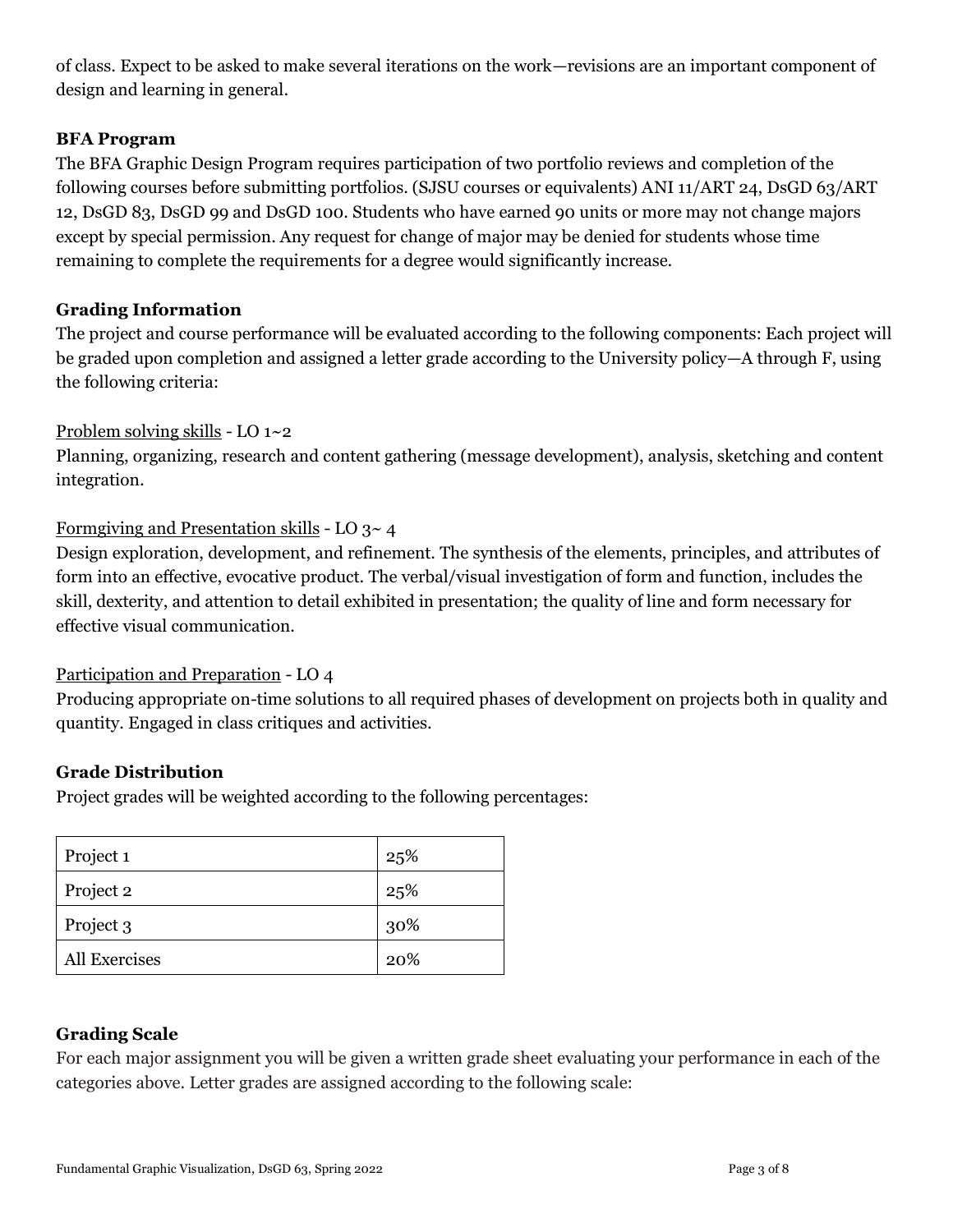| Grade          | Percentage   | Description                                                                     |
|----------------|--------------|---------------------------------------------------------------------------------|
| A plus         | 97 to 100%   | Exceptional work, equal to that of a professional designer.                     |
| A              | 93 to 96%    | Excellent and inspired work. Exemplary attitude.                                |
| A minus        | 90 to 92%    | Excellent work and attitude.                                                    |
| <b>B</b> plus  | 87 to 89%    | Exceeded the requirements of the assignment. Very good work.                    |
| B              | 83 to 86%    | Met or exceeded the requirements of the assignment. Good work.                  |
| <b>B</b> minus | 80 to 82%    | Met the requirements of the assignment. Better than average work.               |
| C plus         | 77 to 79%    | Met the requirements of the assignment. Average work.                           |
| $\mathcal{C}$  | 73 to 76%    | Satisfactorily met the minimum requirements of the assignment. Acceptable work. |
| C minus        | 70 to 72%    | Met the minimum requirements of the assignment. Below average work.             |
| D plus         | 67 to 69%    | Failed to meet requirements. Below average. Poor work and/or effort.            |
| D              | 63 to 66%    | Failed to meet requirements of the assignment. Poor work and/or effort.         |
| D minus        | 60 to 62%    | Failed to meet all requirements of the assignment. Poor work and/or effort.     |
| ${\bf F}$      | 59% or lower | Unacceptable.                                                                   |

# **Deadlines & Late Assignments**

Late assignments are subject to an F unless prior arrangements have been made. No extensions will be given except in cases of documented extenuating circumstances (e.g. debilitating illness, family emergency, etc.) If such a circumstance should arise, please contact me as early as possible and be ready to provide documentation.

### **Process**

In additional to all final projects, on-time presentation of all preliminary roughs, in-progress comps, and inprogress working sessions will be noted towards the overall participation and preparation evaluation.

### **Extra Credit**

Out of general fairness to all students, there will be no opportunities for extra credit projects given in this class.

### **Backups**

Back-ups are a critical aspect of your studies and is an important habit to get into as early as possible in your development as a designer. You are strongly urged to set up and maintain a solid backup and archiving strategy for your work. You will not be excused for preventable loss of data.

### **Class Session Protocol**

This course is an essential component of your curriculum at SJSU. In order to professionally and effectively deliver the curriculum and generate work we can all be proud of, it is necessary to establish some ground rules. Students are expected to read this syllabus thoroughly and to observe all of the regulations laid out below.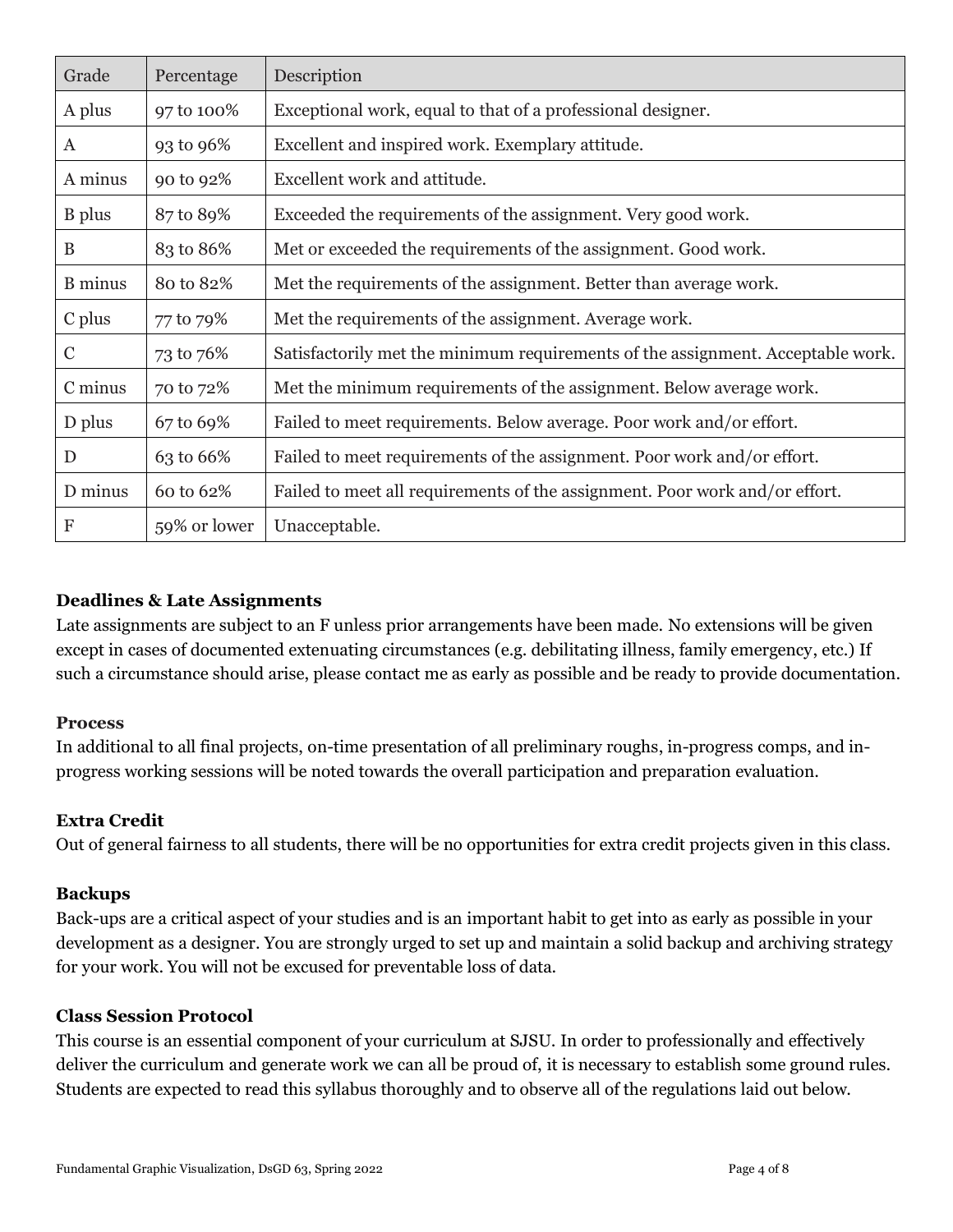- **Please plan to attend all Zoom classes with your camera ON.** Avoid "Audio Only" unless absolutely necessary. Please minimize distractions and noise by keeping yourself on MUTE unless asked to speak. Be sure you remain on view of your camera and avoid engaging in distracting activities.
- **When in-person classes resume, you are required to wear a mask at all times.** If you forget to bring a mask to class, you can pick up masks at the design office (ART 120). If you refuse to wear a mask indoors, campus security will be notified.
- **No eating is allowed during class.** A 20-minute break will be allowed to allow for meals.
- In case of an absence, you are responsible to stay on track with deadlines, assignments and anything you may have missed in class.
- You are expected to arrive/log in on time and to remain in class until the class is over or excused—**late arrivals and/or early departures will always be noted**. If you have a prior engagement that requires you leave before the end of class, please inform me before class ends ensure you do not disturb other students when you leave.
- Announcements, instructions, lectures and assignments are normally issued at the beginning of class. All critiques begin 15 minutes after official class start time. It is your responsibility to inform yourself of any announcements or requirements that you miss due to late arrivals.
- Most Lectures and Zoom sessions will not be recorded. It is your responsibility to join all required sessions on time. In case of an absence or if technical issues, you will need to touch base with a classmate about the content that was covered and/or review the PDF's that will be distributed
- In class laptops are to be used for course related purposes only during our time together. Please do not use our time to check up on social media, and please **do not work on assignments from other classes during our class time.**

# **Graphic Design Major Advising**

To stay on track of your academic goals within our Graphic Design program, it is vitally important that you remain in touch with your Major Advisor. Here are the graphic design major advisors' office hours, emails, and the students they serve (alphabetical by last name).

### **Prof. Yoon Chung Han** [yoonchung.han@sjsu.edu](mailto:yoonchung.han@sjsu.edu)

M/W 12–1PM by appointmen[t https://calendly.com/yoonchunghan/](https://calendly.com/yoonchunghan/) Students' last name: ABCDEF

### **Prof. Connie Hwang** [connie.hwang@sjsu.edu](mailto:connie.hwang@sjsu.edu)

M/W 11am–12pm by appointment Students' last name: GHIJKLM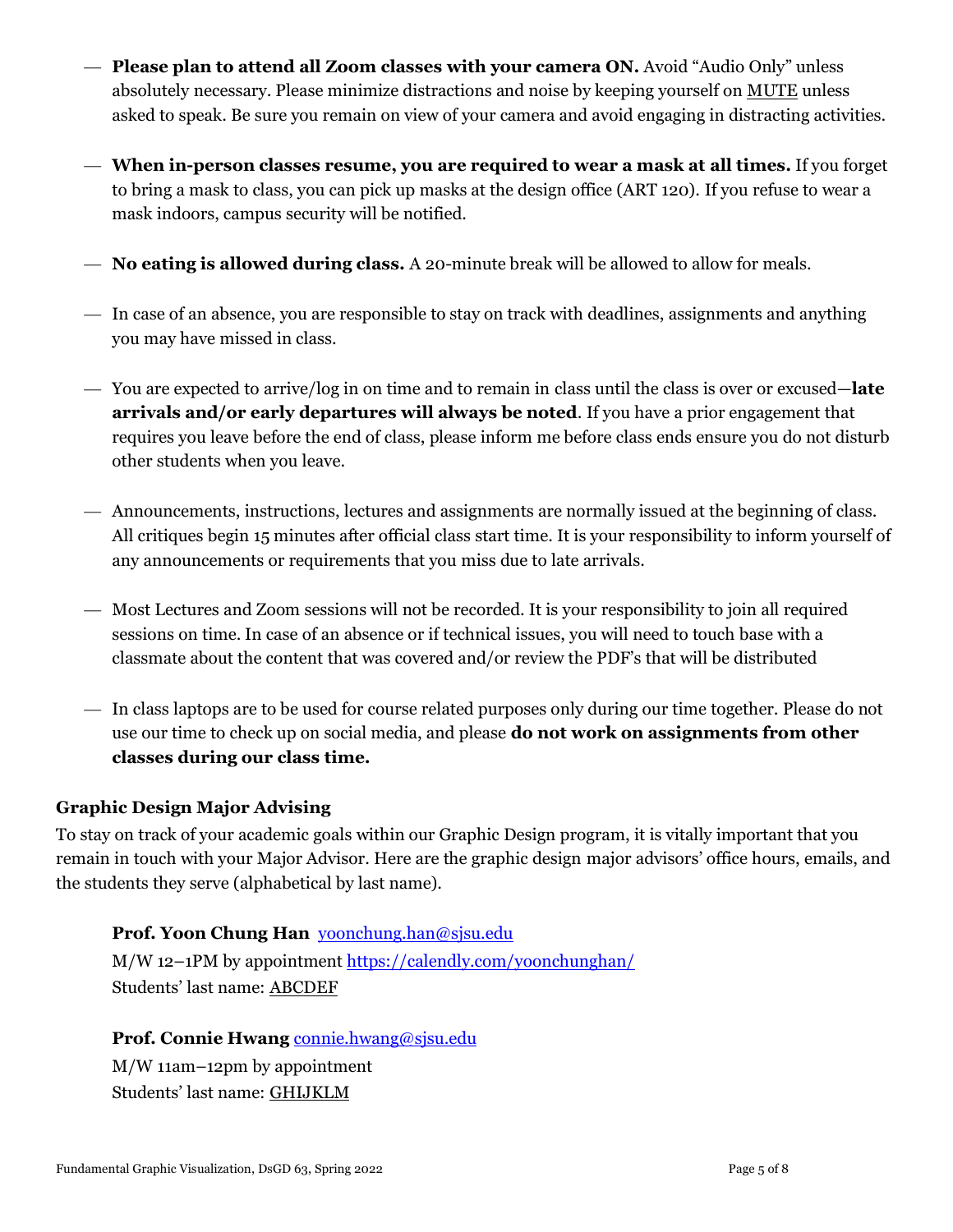### **Prof. Randall Sexton** [randall.sexton@sjsu.edu](mailto:randall.sexton@sjsu.edu)

T/Th 11am–12pm by appointment Students' last name: NOPQRS

## **Chang Kim** [chang.kim@sjsu.edu](mailto:chang.kim@sjsu.edu)

M/W 3–4PM by appointment Students' last name: TUVWXYZ

# **Library Liaison**

The SJSU Library supports student access to information with in-person reference at the King Library Reference Desk and specialized support for Design online at:<http://libguides.sjsu.edu/design/GraphicDesign> or by appointment with Rebecca Kohn. She may be contacted at [rebecca.kohn@sjsu.edu](mailto:rebecca.kohn@sjsu.edu)

# **Humanities & Arts Student Success Center**

Any advising questions that are related to University requirements (including GE requirements), please reach out to the College level student success center. <https://www.sjsu.edu/ha-advising/index.html>

### **Accessible Education Center**

If you require any accommodations, please contact the Accessible Education Center, and I will be happy to work with them to meet your needs. <https://www.sjsu.edu/aec/>

### **University Policies**

Per University Policy S16-9, university-wide policy information relevant to all courses, such as academic integrity, accommodations, etc. will be available on Office of Graduate and Undergraduate Programs' Syllabus [Information web page](http://www.sjsu.edu/gup/syllabusinfo/) at <https://www.sjsu.edu/curriculum/courses/syllabus-info.php>  $\leftarrow^*VISIT$  AND READ\*

# **Campus Emergency Numbers**

Police 911 Escort Service 4-2222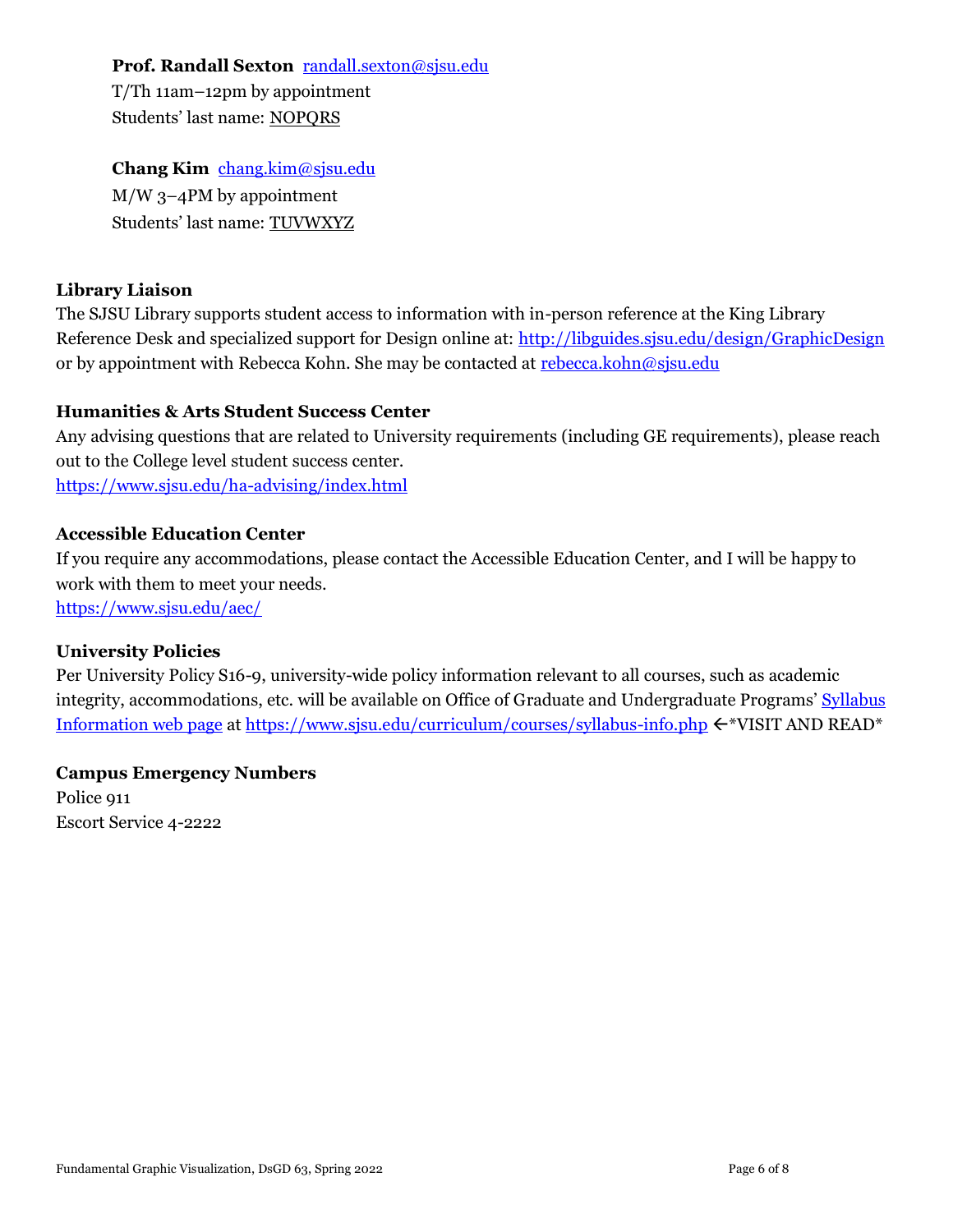# **DsGD 63, Fundamental Graphic Visualization Course Schedule**

All dates are subject to change with notice given at a prior meeting. For an up-to-date schedule and to find out what specific elements will be due on each day, please consult the schedule on Canvas.

| <b>Week</b>             | Date         | <b>Topics, Readings, Assignments, Deadlines</b>     |
|-------------------------|--------------|-----------------------------------------------------|
| 1                       | W 01/26      | Work in class / Exercise                            |
| $\overline{\mathbf{2}}$ | M 01/31      | Group review / Work in class                        |
| $\overline{\mathbf{2}}$ | W 02/02      | Work in class                                       |
| $\boldsymbol{3}$        | M 02/07      | Individual review / Work in class                   |
| 3                       | W 02/09      | Group review / Work in class                        |
| $\overline{4}$          | $M_{02/14}$  | Individual review / Work in class                   |
| 4                       | $W_02/16$    | Work in class / Exercise                            |
| 5                       | $M_{102}/21$ | Group review / Work in class                        |
| $\overline{5}$          | $W_02/23$    | <b>Project 1 Due</b>                                |
| 6                       | M 02/28      | Group review / Work in class                        |
| 6                       | W 03/02      | Individual review / Work in class                   |
| 7                       | $M_{03}/07$  | Small group review / Exercise                       |
| 7                       | W 03/09      | Individual review / Work in class                   |
| 8                       | $M_{03/14}$  | Small group review / Exercise                       |
| 8                       | W 03/16      | Individual review / Work in class                   |
| 9                       | $M_{03/21}$  | <b>Project 2 Due</b>                                |
| 9                       | W 03/23      | Work in class / Online Submission Only              |
| 10                      | $M_{03/28}$  | <b>Spring break / No Class</b>                      |
| 10                      | $W$ 03/30    | <b>Spring break / No Class</b>                      |
| 11                      | $M_{04}/04$  | Individual review / Work in class / Project 3 Intro |
| 11                      | W 04/06      | Work in class / Exercise                            |
| 12                      | M 04/11      | Individual review / Work in class                   |
| 12                      | $W_04/13$    | Small group review / Work in class                  |
| 13                      | $M_{04/18}$  | Work in class / Exercise                            |
| 13                      | W 04/20      | Small group review / Work in class                  |
| 14                      | $M_{04/25}$  | Individual review / Work in class                   |
| 14                      | W 04/27      | Group review / Work in class                        |